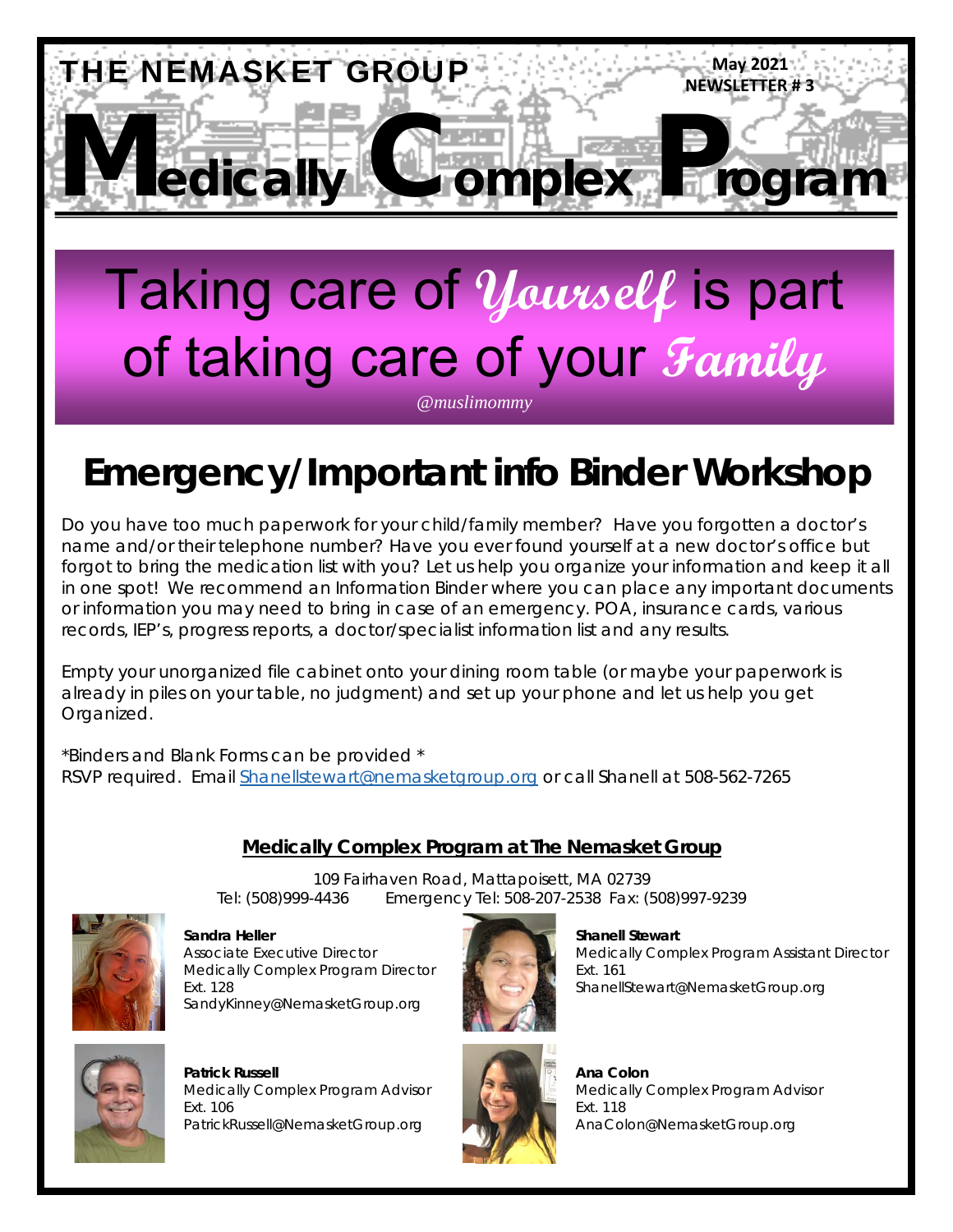







### **Supporting Siblings During COVID-19**

#### We encourage caregivers AND siblings to join us!

Why is it important? This is a stressful time for families. Siblings might be subjected to physical and verbal aggression from brothers/sisters with mental health or behavioral needs. Siblings can be deeply affected and may be at risk for developing depression & anxiety.

What's it like? Over Zoom, siblings meet other children and teens who know what it's like to have a brother or sister with mental health issues. Siblings have a chance to talk and feel better. The Zoom session is facilitated by doctors in the psychiatry dept at UMass Medical School.

What about parents? First time participants join a Zoom session led by our trained parent mentor. They learn about the sibling experience, the importance of supporting siblings, and strategies to support siblings. Returning participants join a different Zoom session led by the program social worker, to address ongoing family challenges that impact siblings.

Registration is required. We meet on the first Thursday night of each month from 5:30pm-7:00pm. The program meets next on May 6, 2021.

#### **DETAILS...**

- 1. Do siblings and parents have separate Zoom sessions? Yes
- 2. Can parents/caregivers attend even if siblings do not attend? Yes

3. Who is eligible to attend? All caregivers are eligible if the affected child has siblings. Siblings are eligible if they are 6 to 18 years old and do not have behavioral issues

4. Is there a cost? This is a free program

5. How do I register? To reserve your spot, call (857) 523-1145 or email emily.rubin@umassmed.edu. After signing an online consent form, you will receive an email with instructions to log into Zoom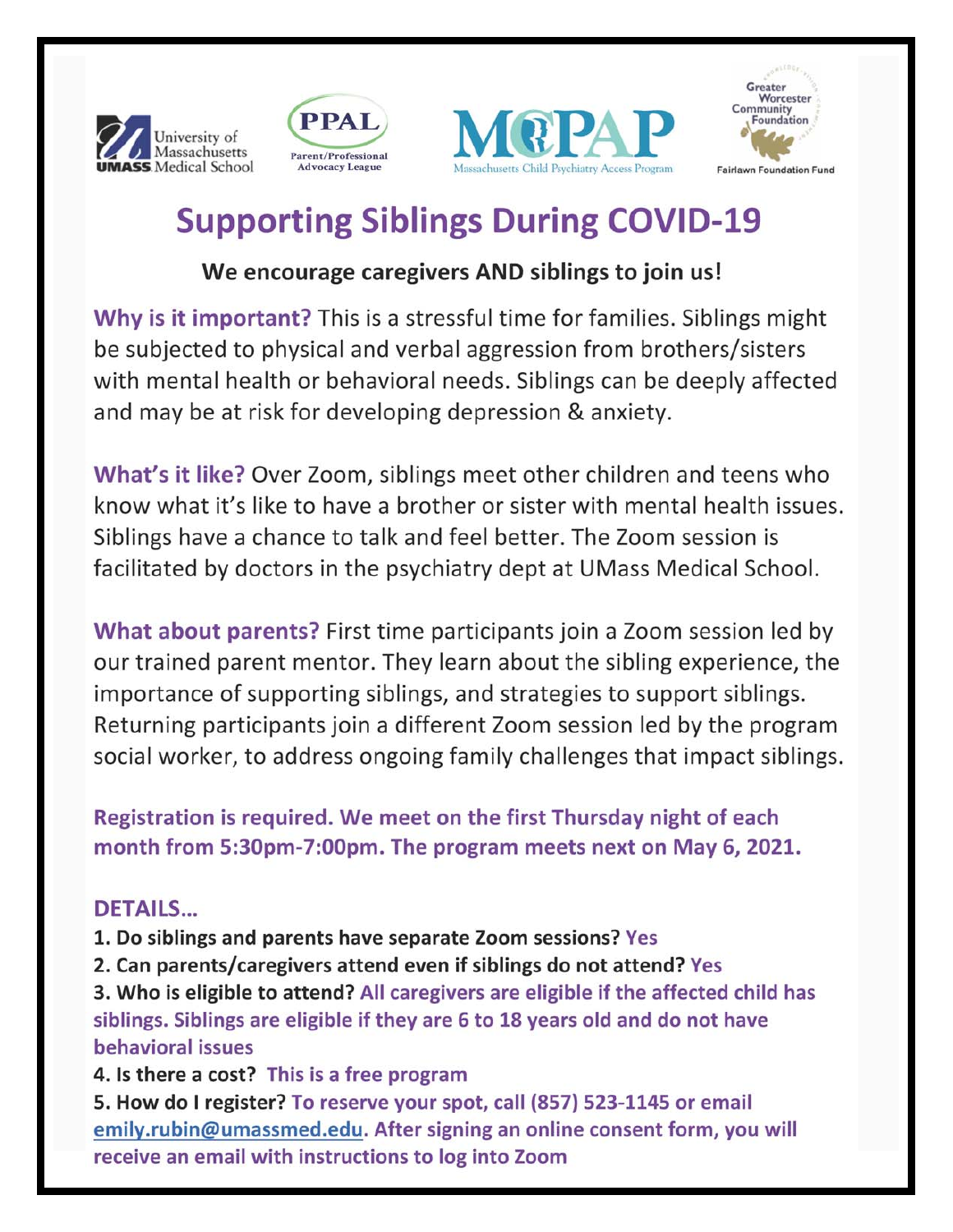

#### **When**

**Monday May 10, 2021 3:00 pm - 5:30 pm** 

**Presentation Via Zoom Webinar**

# **ZOOM**

**Rates Member \$25 Non-Member \$40 \*Registration closes on May 6th For late registration contact: info@spanmass.org Contact** Ned deBary

**Event Coordinator** Special Needs Advocacy Network, Inc. (508) 655-7999

info@spanmass.org

#### Moderators:

**12th Annual Same Side of the Table Student-Centered Outcomes Through Dispute Resolution**

This year's Same Side event closes out a unique pandemic year. To mark its challenges, we brainstormed our way into a new format, and asked our panelists to discuss the following questions.

- What common issues landed on your desk during this pandemic year for facilitation, mediation, problem resolution, settlement, or hearing after reaching an impasse at the IEP table?
- What creative and/or unusual resolutions became possible during this unusal year?
- What was successful about how stakeholders (educators, parents, administrators, advocates and agencies) engaged over the year?
- What lessons and ideas for resolution can stakeholders take back to the IEP table from this year's experience?

Our panelists are:

**Reece Erlichman,** Director of the Board of Special Education Appeals (BSEA) **Amy Reichbach,** BSEA Hearing Officer **Myrto Flessas,** Coordinator of Mediation and Facilitation, BSEA **Russell Johnston,** Senior Associate Commissioner, DESE

Reece Erlichman and SPaN Board Members Jennie DunKley & Seetha Burtner

SPaN's Annual Same Side of the Table forum is open to all professionals involved in the Special Education process – Advocates, Attorneys, Administrators, Educators, Clinicians and Parents. We've discovered that having representatives from all corners in one room can be a catalyst for improving communication and staying student focused.

Registration closes May 6th.

Register at:

http://events.r20.constantcontact.com/register/event?oeidk=a07ehs2edsz225c32de&llr=pxn6x5iab&showPage=true